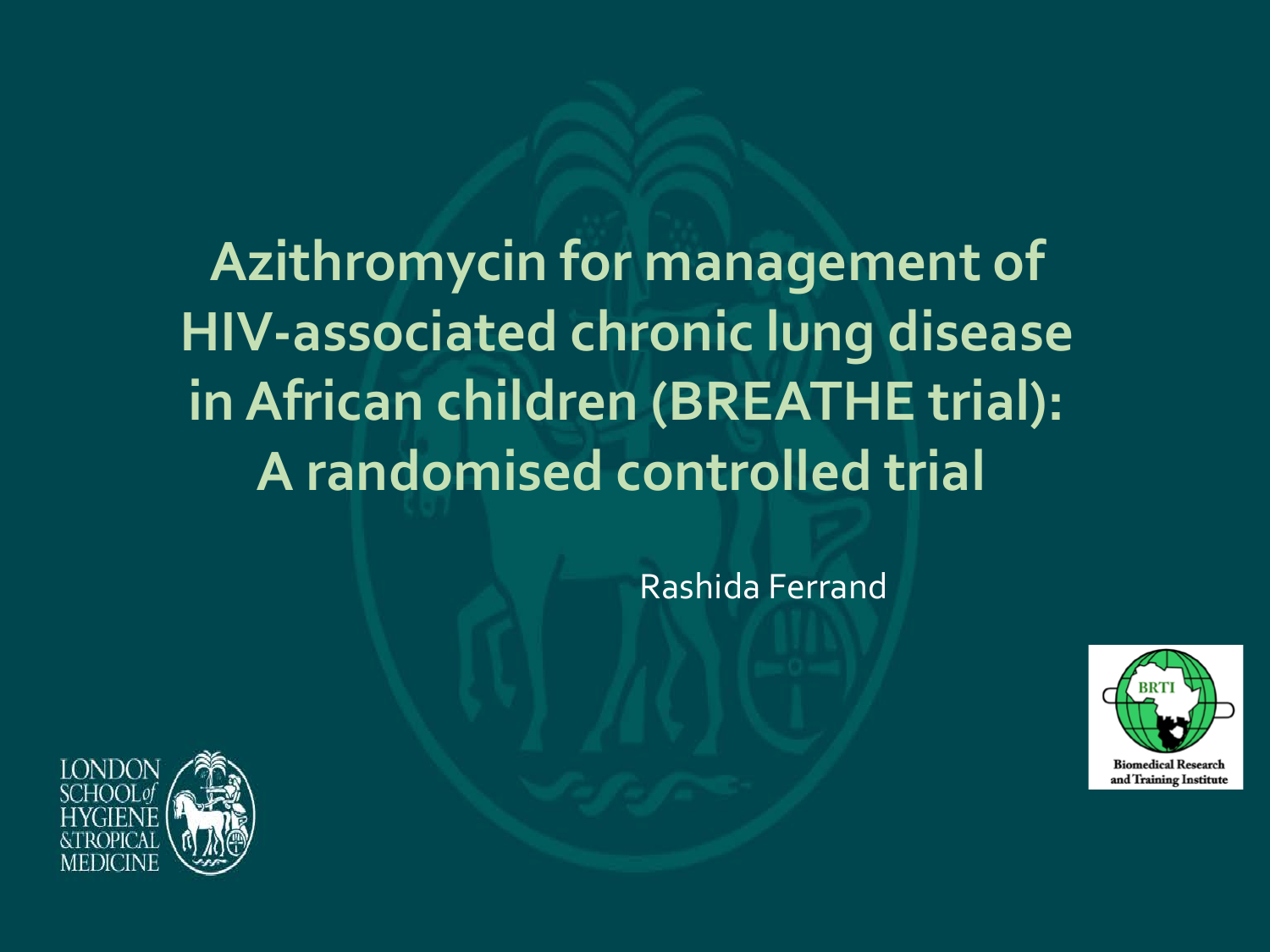# Background and trial hypothesis



- HIV-associated chronic lung disease (HCLD) in children in Africa is common despite antiretroviral therapy (ART) and is associated with poor lung function and substantial morbidity.<sup>1</sup>
- HCLD in the ART era affects small airways and may be a consequence of repeated respiratory tract infections and/or chronic immune activation.2
- Trial hypothesis: Azithromycin (AZM) improves lung function and morbidity through preventing respiratory tract infections and controlling systemic inflammation.

1. Rylance J et al AIDS 2016; 30:2795-2803; Githinji L et al Clin Infect Dis 2020;70:483-490 2. Desai SR et al; Clin Infect Dis 2018; 66:274-281; Attia EF et al JAIDS 2020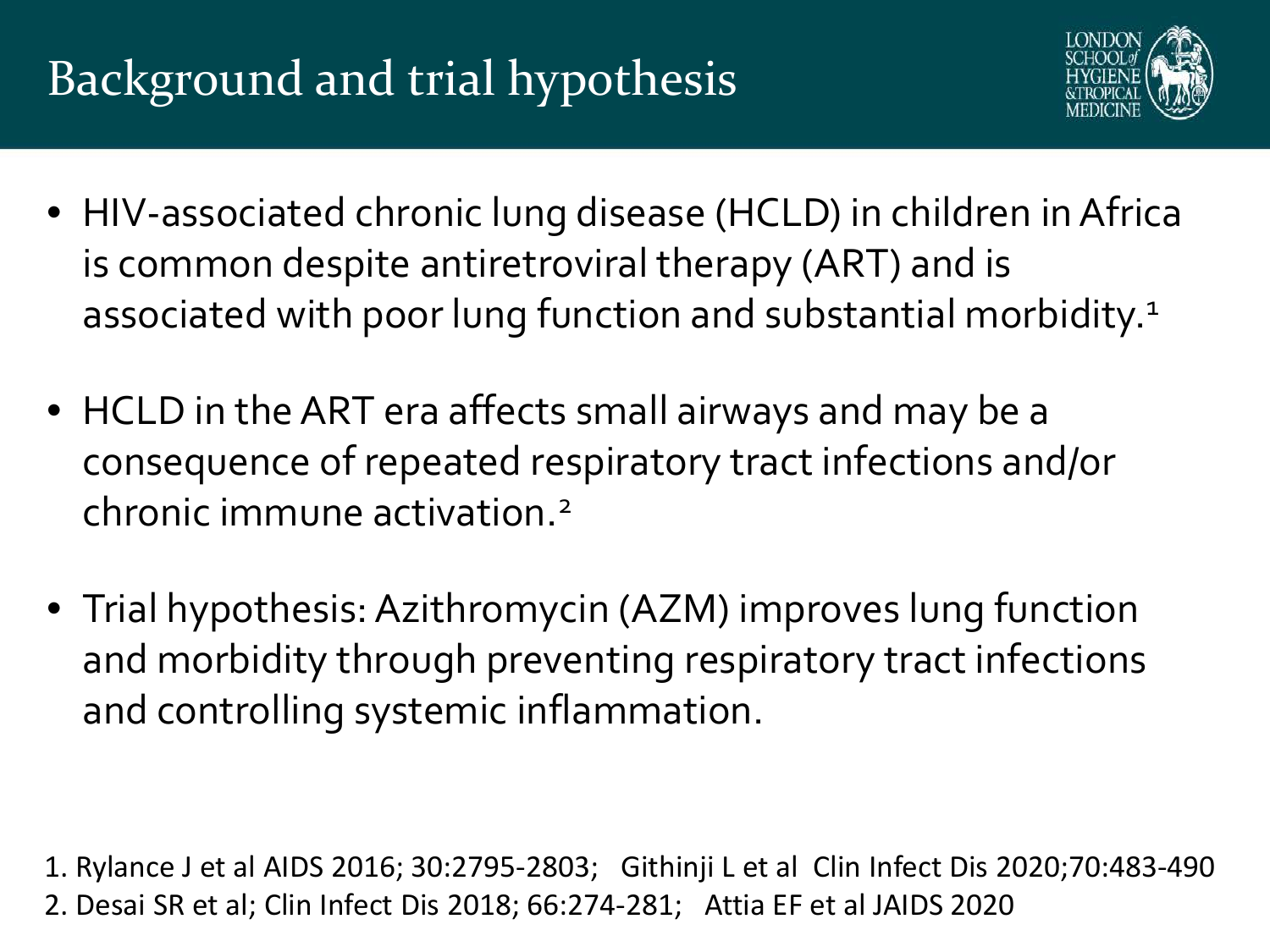# Methods



- **Trial design** Individually randomized, placebo-controlled, double-masked trial (ClinicalTrials.gov: NCT02426112)1
- **Trial population** Children with HIV aged 6-19 years on ART (for >6 months) with chronic lung disease (Forced Expiratory Volume 1 second (FEV1) z-score <-1 and no reversibility) in Malawi and Zimbabwe
- Randomized to once-weekly AZM (weight-based dosing) or placebo for 48 weeks
- **Primary outcome** Mean FEV<sub>1</sub> z-score at 48 weeks
- **Secondary outcomes** Acute respiratory exacerbations (ARE) Mortality, hospitalisations, infections

*ARE: new or worsening respiratory symptoms +/ symptoms and signs of an infection*

1Gonzalez-Martinez C et al. Trials. 2017;18:622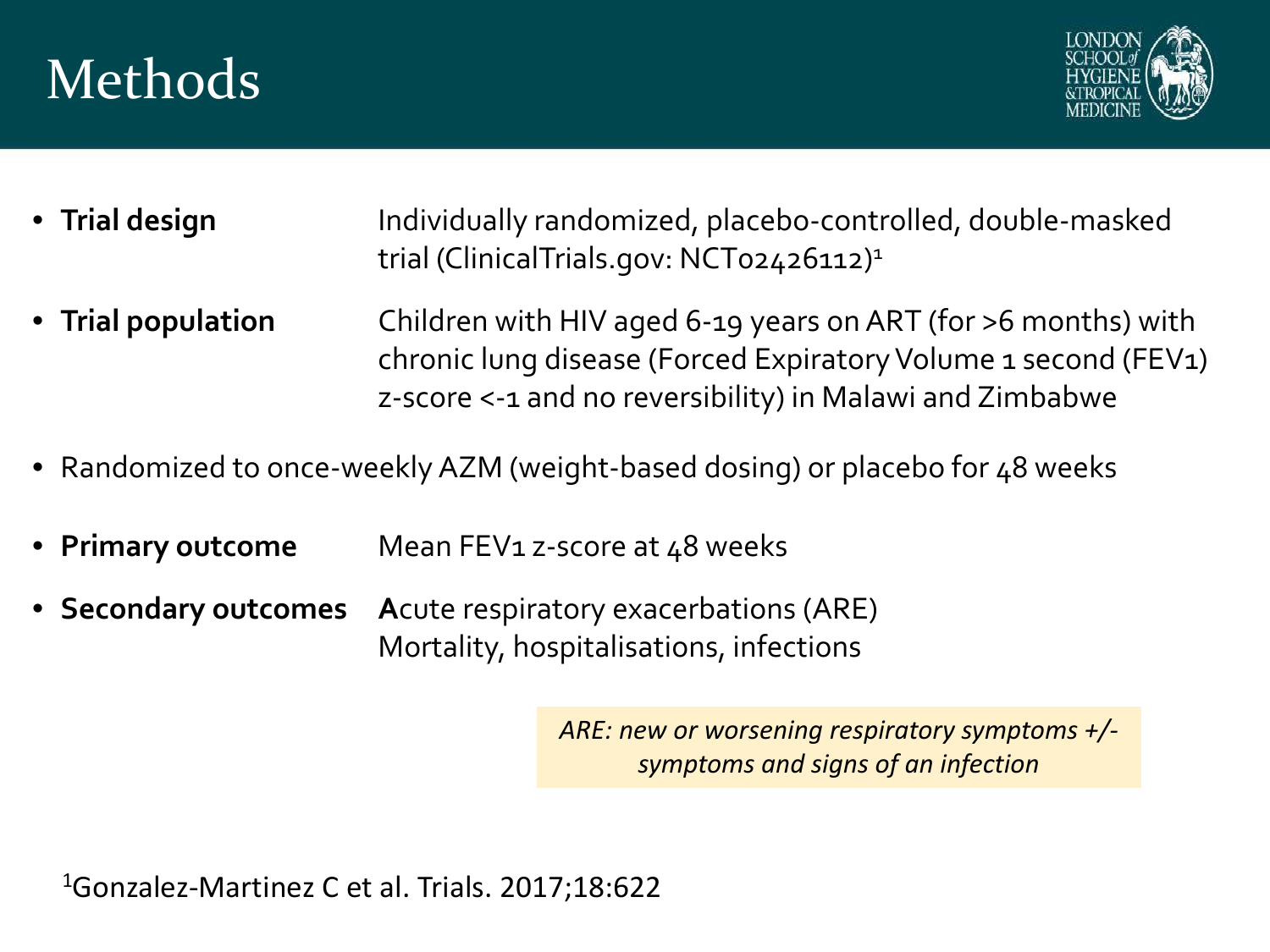# Statistical methods



### • **Continuous outcomes**

- Linear regression with fixed effect for trial arm
- Robust standard errors to allow for heteroscedasticity
- Adjusted for site, baseline FEV1 z-score
- Further adjusted for variables associated with missingness at primary endpoint

### • **Time-to-event data**

- Cox regression with robust standard errors to allow for multiple events
- All comparisons adjusted for key variables imbalanced at baseline (age, sex, log10 baseline HIV viral load)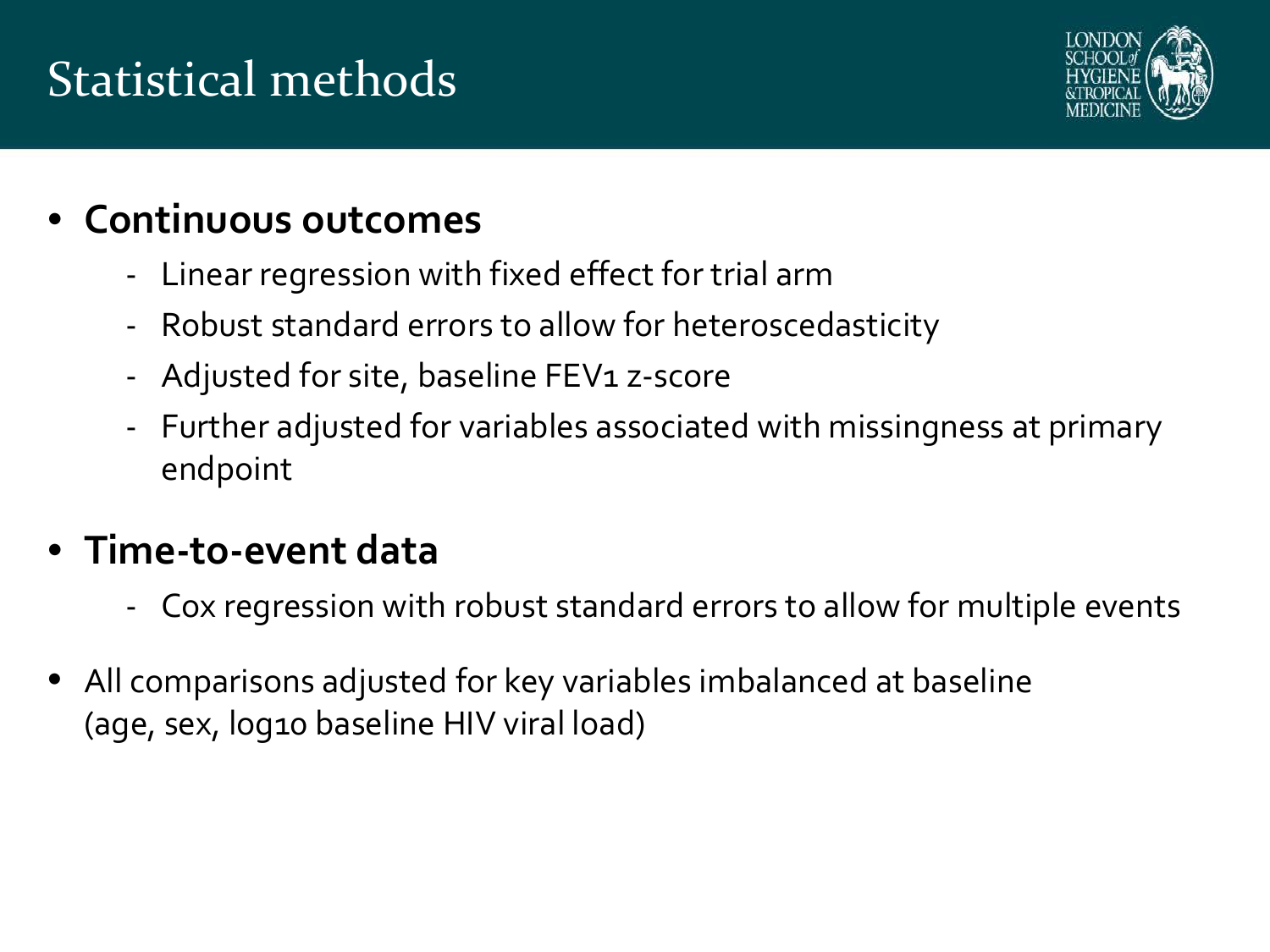### Trial flowchart



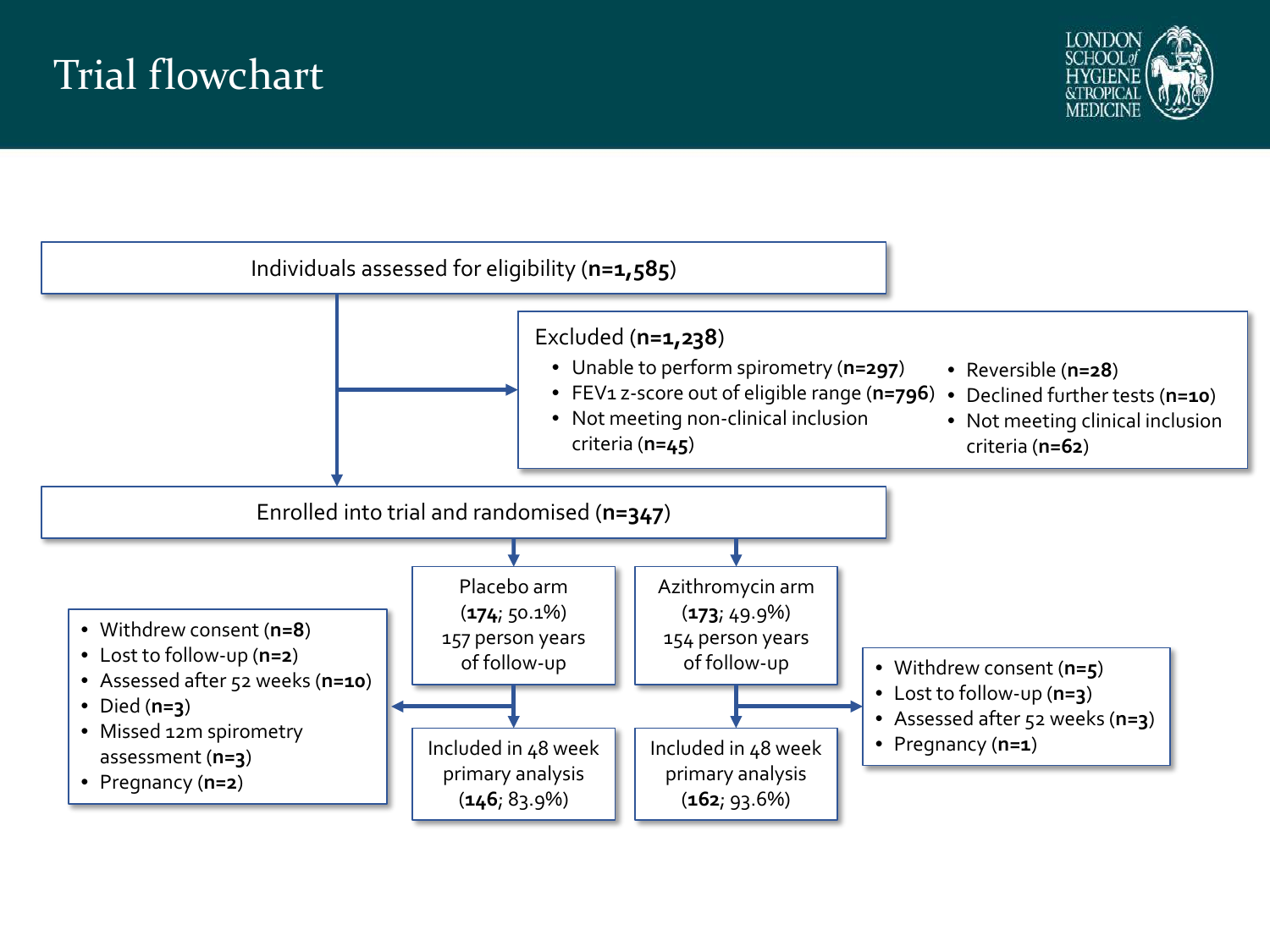

| <b>Characteristic</b>                     |                                | Placebo arm (50.1%)          | AZM arm (49.9%)              |  |
|-------------------------------------------|--------------------------------|------------------------------|------------------------------|--|
| Site 1                                    |                                | 69.5%                        | 69.4%                        |  |
| Age (years)                               |                                | $15.8$ (SD 3.2)              | $14.7$ (SD 3.2)              |  |
| Female sex                                |                                | 90(51.7%)                    | 80(46.2%)                    |  |
| Age at diagnosis years*                   |                                | $8.31$ (IQR 5.20 - 11.07)    | $7.18$ (IQR 3.49 – 9.90)     |  |
| Age at ART start yrs <sup>†</sup>         |                                | $8.86$ (IQR $6.70 - 11.67$ ) | $8.16$ (IQR $5.04 - 11.22$ ) |  |
| Duration on ART years <sup>†</sup>        |                                | 6.40 ( $ QR_3.92 - 8.24$ )   | $5.94$ (IQR $3.79 - 8.96$ )  |  |
| HIV VL<1000 copies/ml <sup>‡</sup>        |                                | $94(54.0\%)$                 | 100(58.5%)                   |  |
| Median CD4 count (cells/mm <sup>3</sup> ) |                                | $549.5$ (IQR $325 - 779$ )   | 601 (IQR $417 - 784$ )       |  |
| ART Regimen <sup>§</sup>                  | <b>NNRTI</b><br>P <sub>1</sub> | 131(75.3%)<br>$42(24.1\%)$   | $127(73.4\%)$<br>46 (26.6%)  |  |
| Cotrimoxazole <sup>#</sup>                |                                | 156 (90.0%)                  | 157 (90.8%)                  |  |

Missing data: \*n=16; **†**n=11; **‡**n=2; §n=1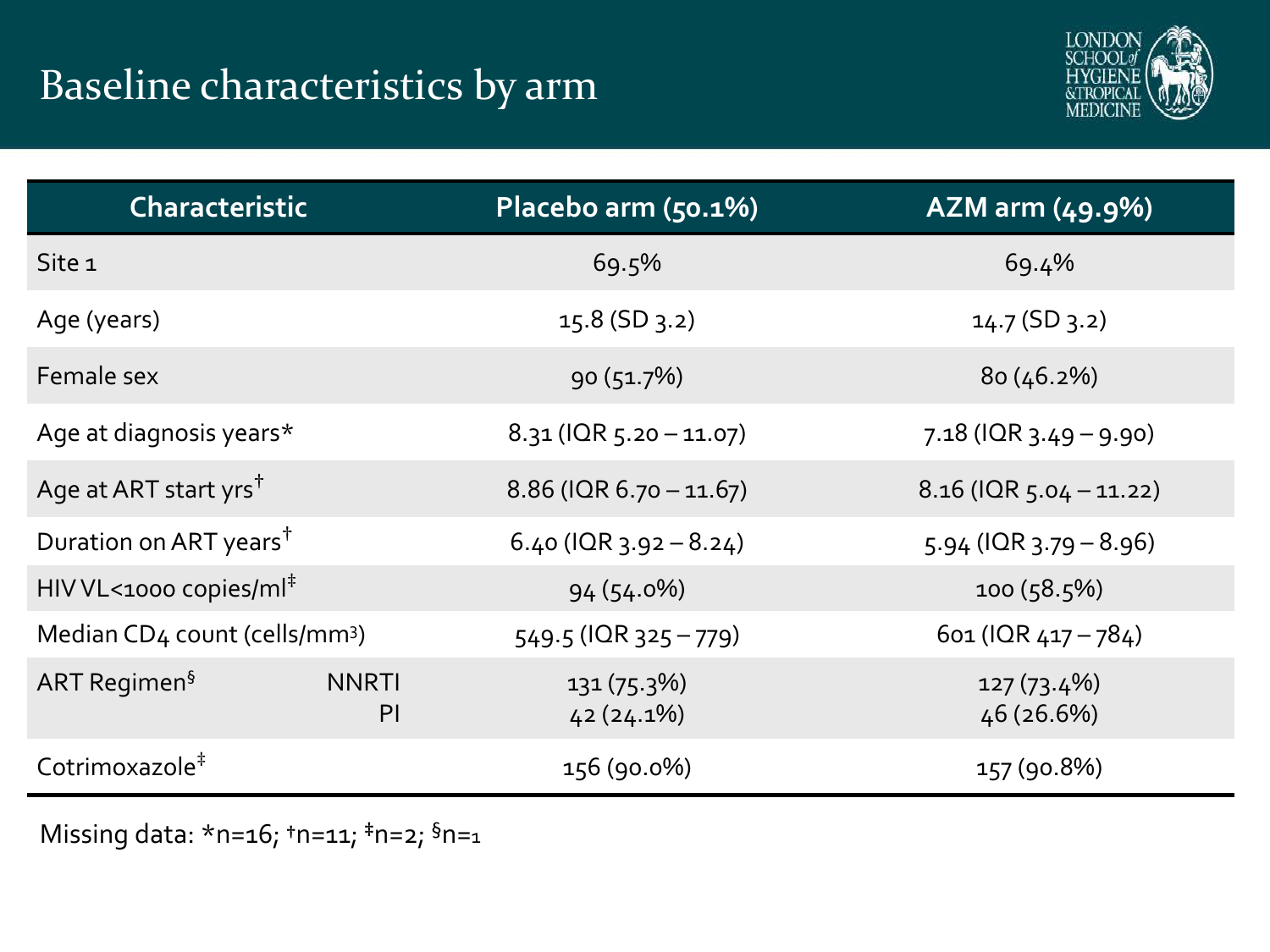## Effect of the intervention on FEV1 z-score



| <b>Outcome</b>                                                   | <b>Placebo</b>       | <b>AZM</b>           | <b>Adjusted mean</b><br>difference (95% CI) | P-value |
|------------------------------------------------------------------|----------------------|----------------------|---------------------------------------------|---------|
| Primary outcome:<br>FEV1 z-score measured at<br>48 weeks (n=308) | $-1.95$<br>(SD 0.91) | $-1.90$<br>(SD 0.90) | $0.055$<br>(-0.100, 0.209)                  | 0.48    |
| <b>Stratified by sex (P=0.29 for interaction)</b>                |                      |                      |                                             |         |
|                                                                  | $-1$ $\cap$ 1        | -1 X 2               | $\bigcap$ 1つ/                               |         |

| <b>Males</b>   | $-1.91$<br>$(SD_0, 93)$ | $-1.82$<br>$(SD_0.89)$ | 0.134<br>$(-0.078, 0.346)$    | 0.21 |
|----------------|-------------------------|------------------------|-------------------------------|------|
| <b>Females</b> | $-1.99$<br>$(SD_0.90)$  | $-2.00$<br>$(SD_0.89)$ | $-0.032$<br>$(-0.255, 0.191)$ | 0.78 |

Ferrand RA et al *JAMA Netw Open.* 2020;3(12):e2028484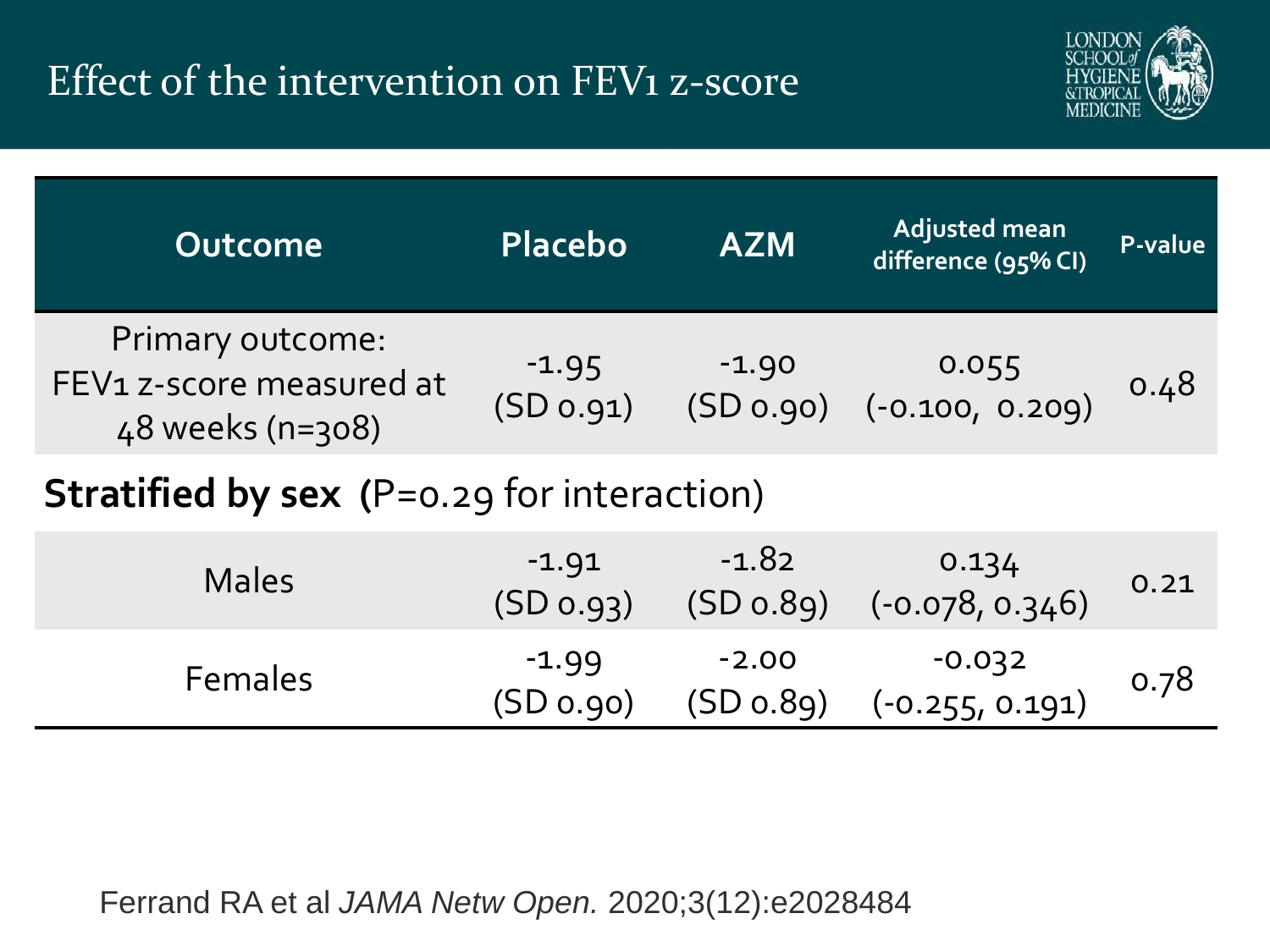

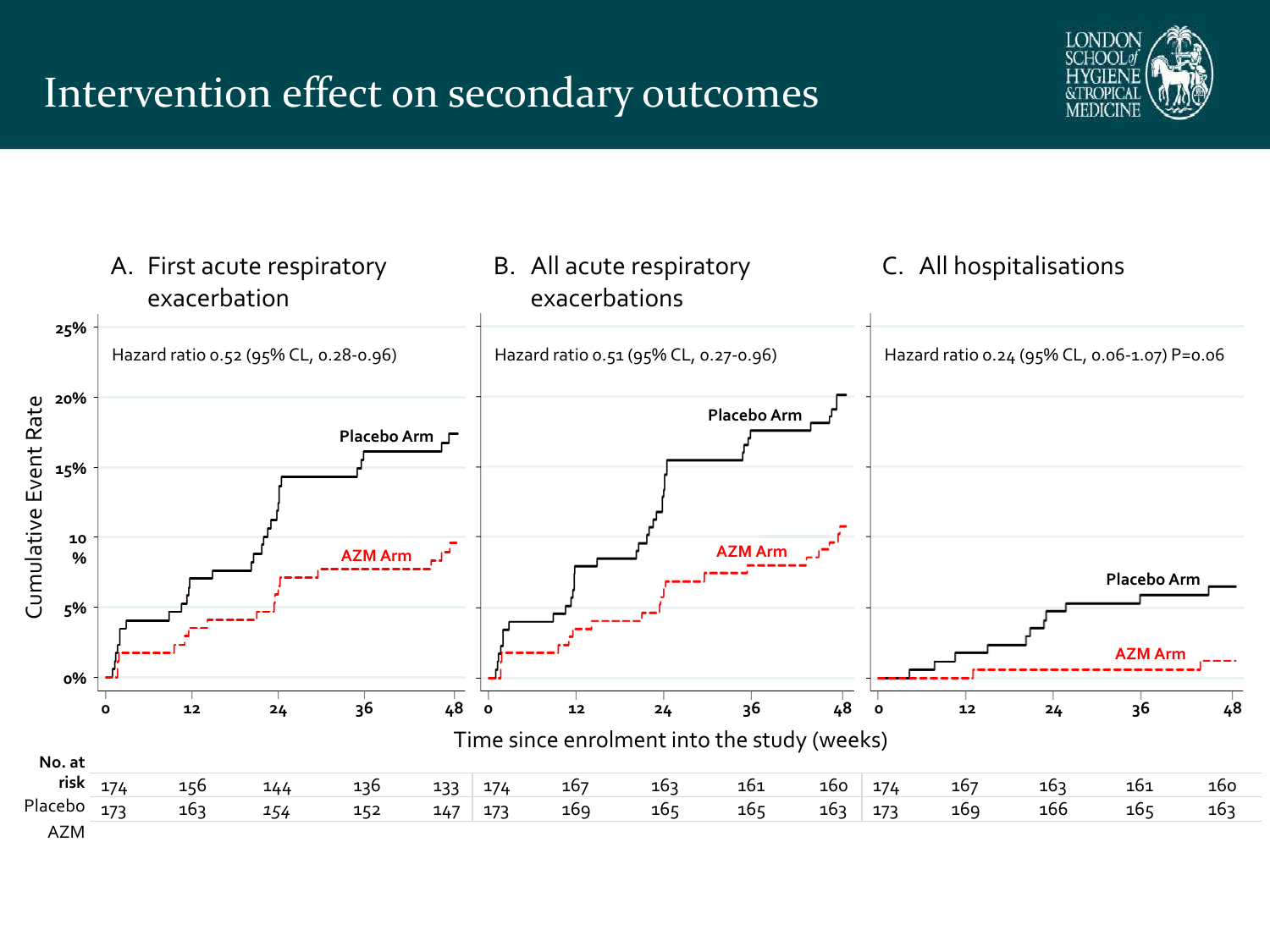

| Outcome                                      | Placebo arm                    | Azithromycin arm               |  |
|----------------------------------------------|--------------------------------|--------------------------------|--|
| Death                                        | 3/1.54<br>Rate 1.95 per 100py  | 0/1.57<br>Rate o.oo per 100 py |  |
| Malaria                                      | 2/1.54<br>Rate 1.30 per 100py  | 1/1.57<br>Rate 0.64 per 100 py |  |
| Salmonella typhi and<br>non-typhi infections | 0/1.54<br>Rate o.oo per 100 py | 0/1.57<br>Rate o.oo per 100 py |  |
| Gastroenteritis                              | 2/1.54<br>Rate 1.30 per 100py  | 1/1.57<br>Rate o.64 per 100py  |  |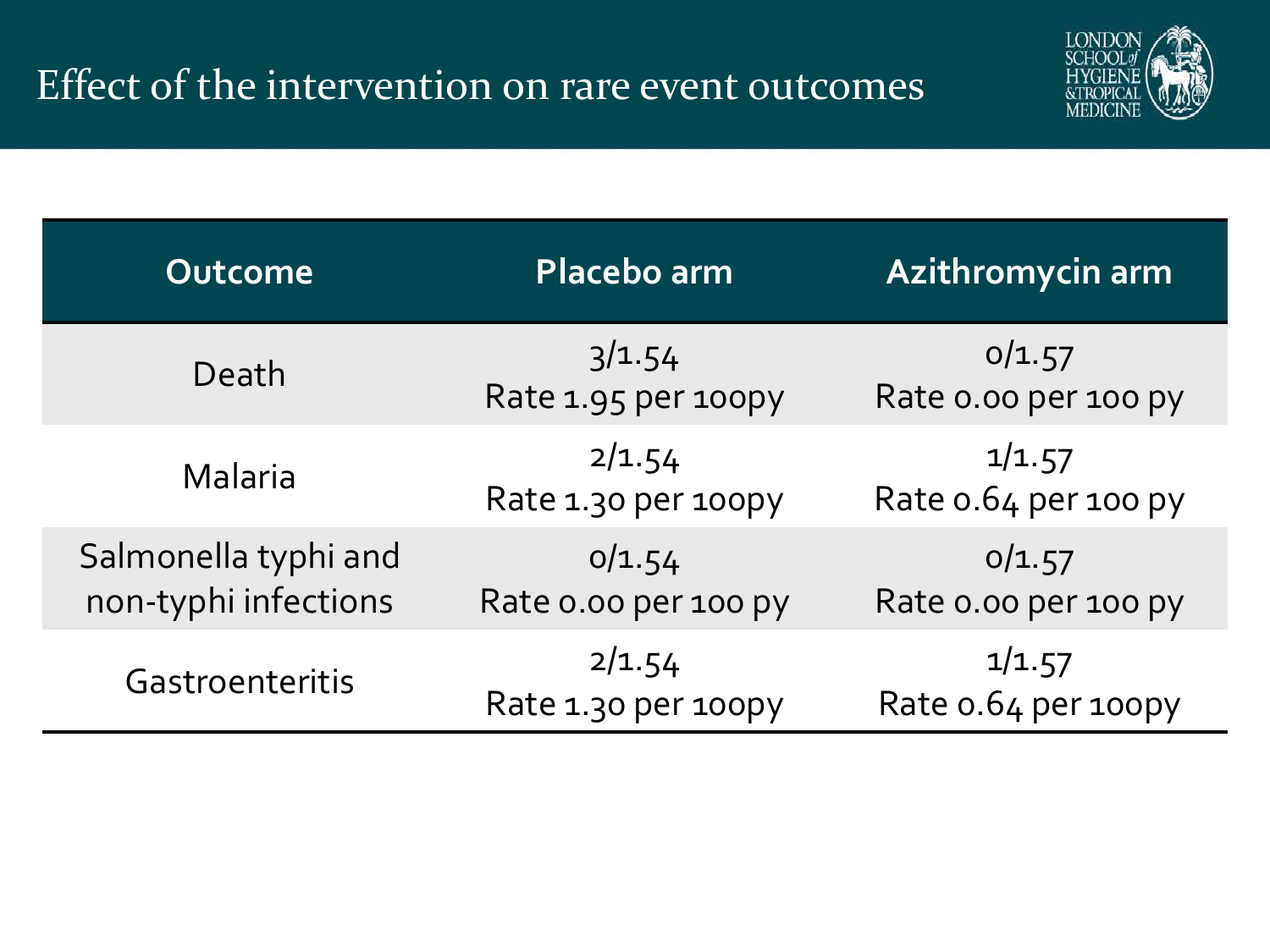

• < 3 doses missed on average: 67.2% in placebo vs 73.4% AZM arm

| Adverse event       | Placebo arm | Azithromycin arm |
|---------------------|-------------|------------------|
| <b>Drug-Related</b> | 21          | 50               |
| DAIDS grade 1-2     | 21          | 50               |
| Not drug-related    | 72          | 46               |
| DAIDS grade 1-2     | 56          | 44               |
| DAIDS grade 3       | 12          | $\overline{2}$   |
| DAIDS grade 4/5     |             | O                |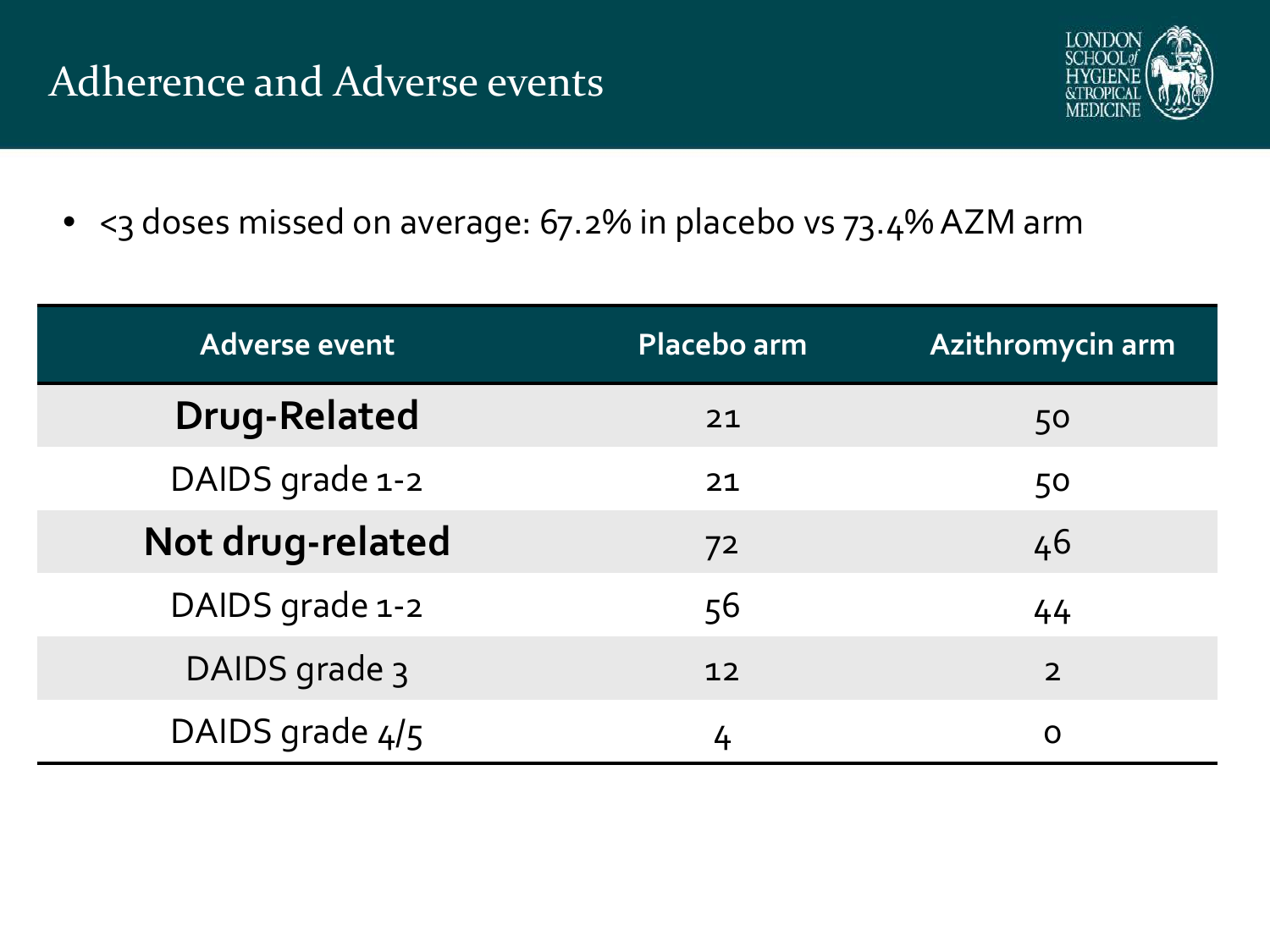## Respiratory flora and antimicrobial resistance



• Nested Case-control study comparing CLD+ with control group (CLD-ve): CLD-ve defined as FEV1 *z-*score >0, no respiratory symptoms or known heart or lung disease. Controls frequency-matched for site, age and ART duration

| <b>Bacteria isolates on</b><br>nasopharyngeal swabs | $CLD+$<br>$(n=336)$ | CLD-<br>$(n=74)$ | P-value |
|-----------------------------------------------------|---------------------|------------------|---------|
| S. pneumoniae                                       | 154 (46%)           | 19 (26%)         | 0.008   |
| S. aureus                                           | 77(23%)             | 9(12%)           | 0.164   |
| H. influenzae                                       | 40(12%)             | 4(5%)            | 0.576   |
| M. catarrhalis                                      | 49(15%)             | 2(3%)            | 0.012   |
| $\geq$ 1 bacterial species                          | 226(67%)            | 29(39%)          | < 0.001 |

• *S. pneumoniae* non-susceptibility to penicillin: CLD+ve: 36% [53/144] vs CLD-ve: 11% [2/18], p=0.036

Abotsi R et al, manuscript under review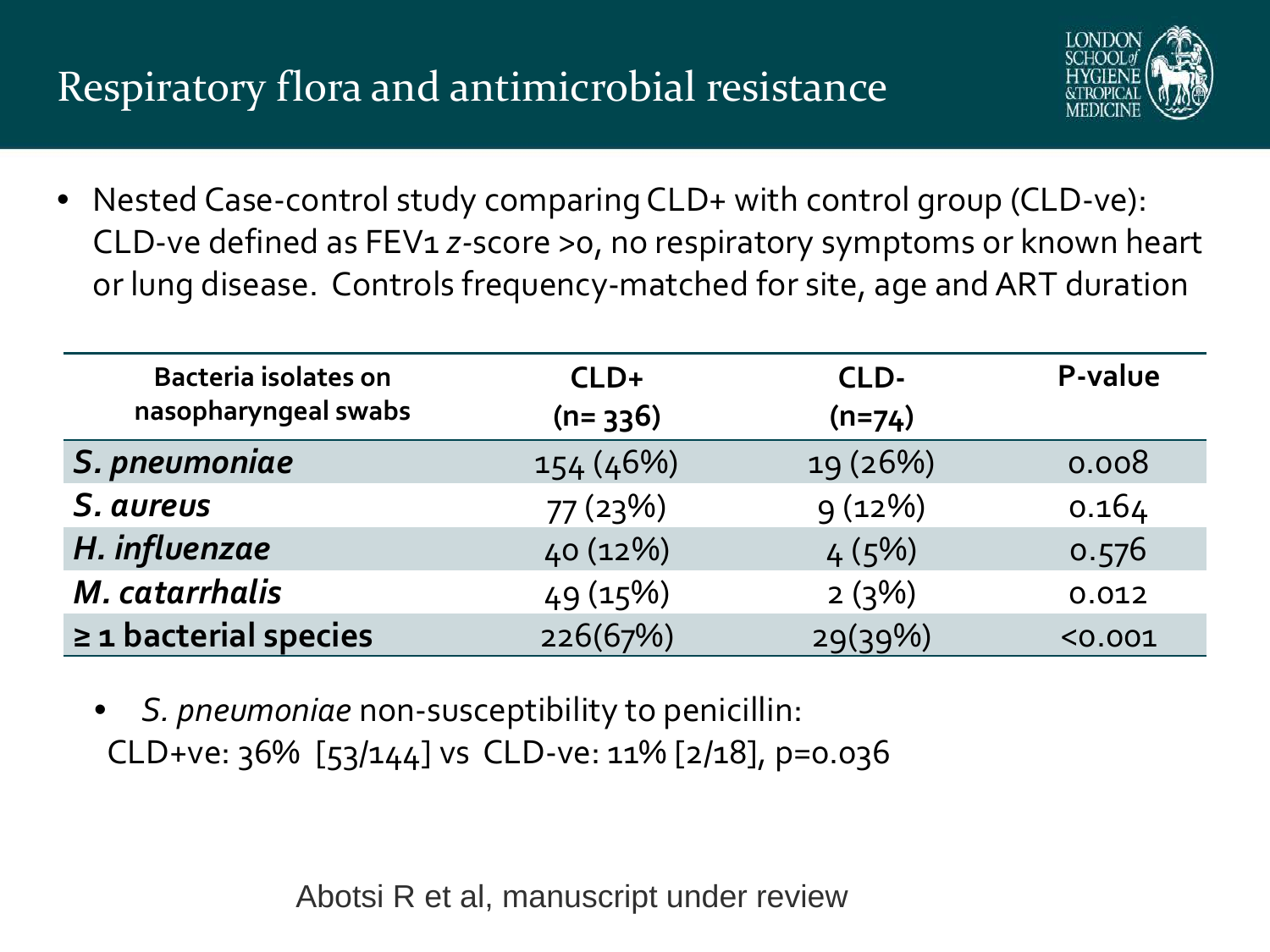### Markers of immune activation





Hameiri-Bowen D et al, manuscript in preparation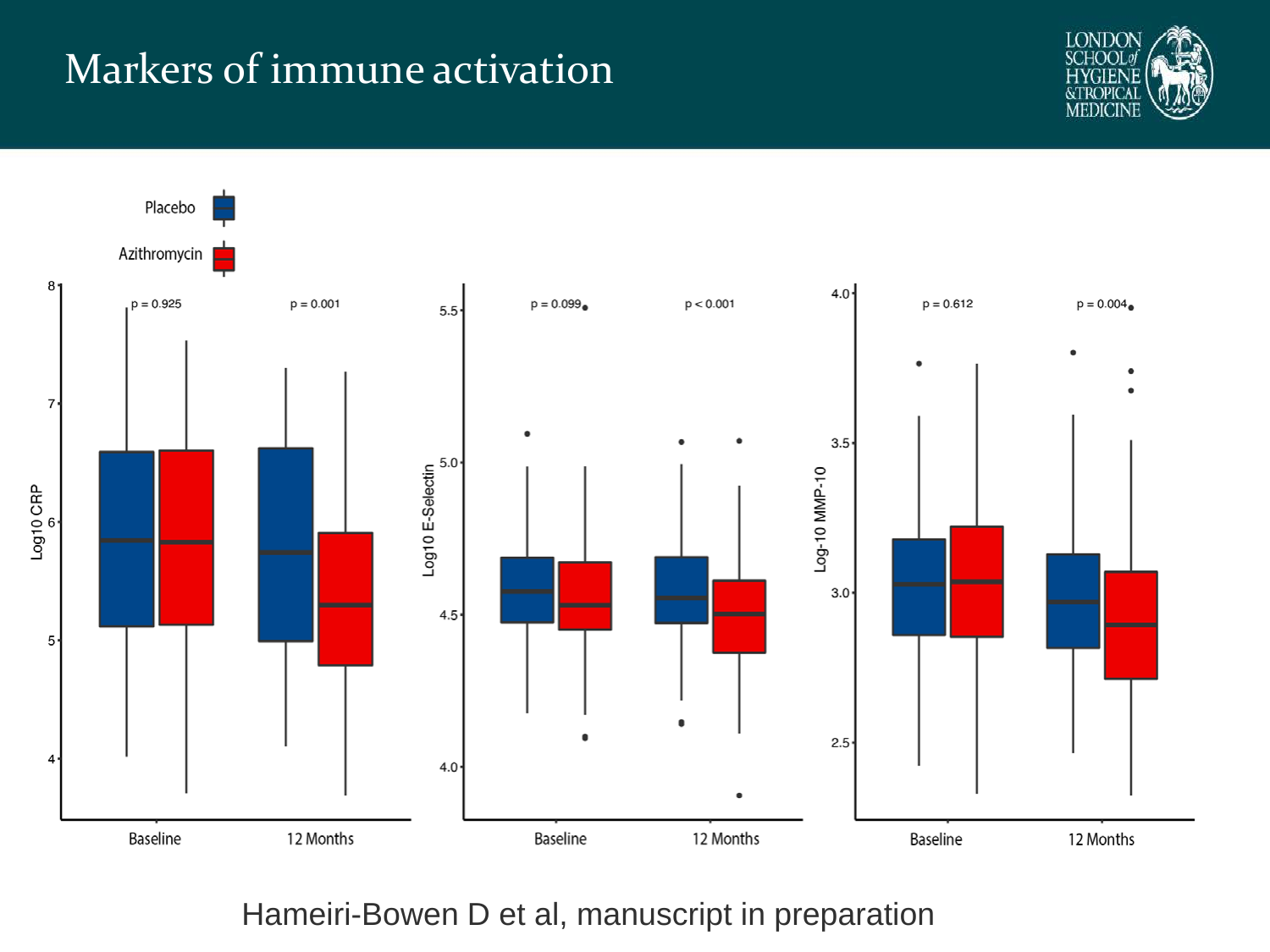



- This is the first trial of an intervention to address HCLD in children
- After 48 weeks treatment, there was no evidence of an effect of AZM on FEV1 Z-score (primary outcome) but participants in AZM arm had lower incidence of acute respiratory exacerbations and hospitalisations
- Azithromycin is safe in this population, as expected
- Azithromycin is an effective intervention in reducing morbidity associated with HIV-associated chronic lung disease in children and adolescents
- Investigation of impact of azithromycin on antimicrobial resistance and anti-inflammatory activity ongoing